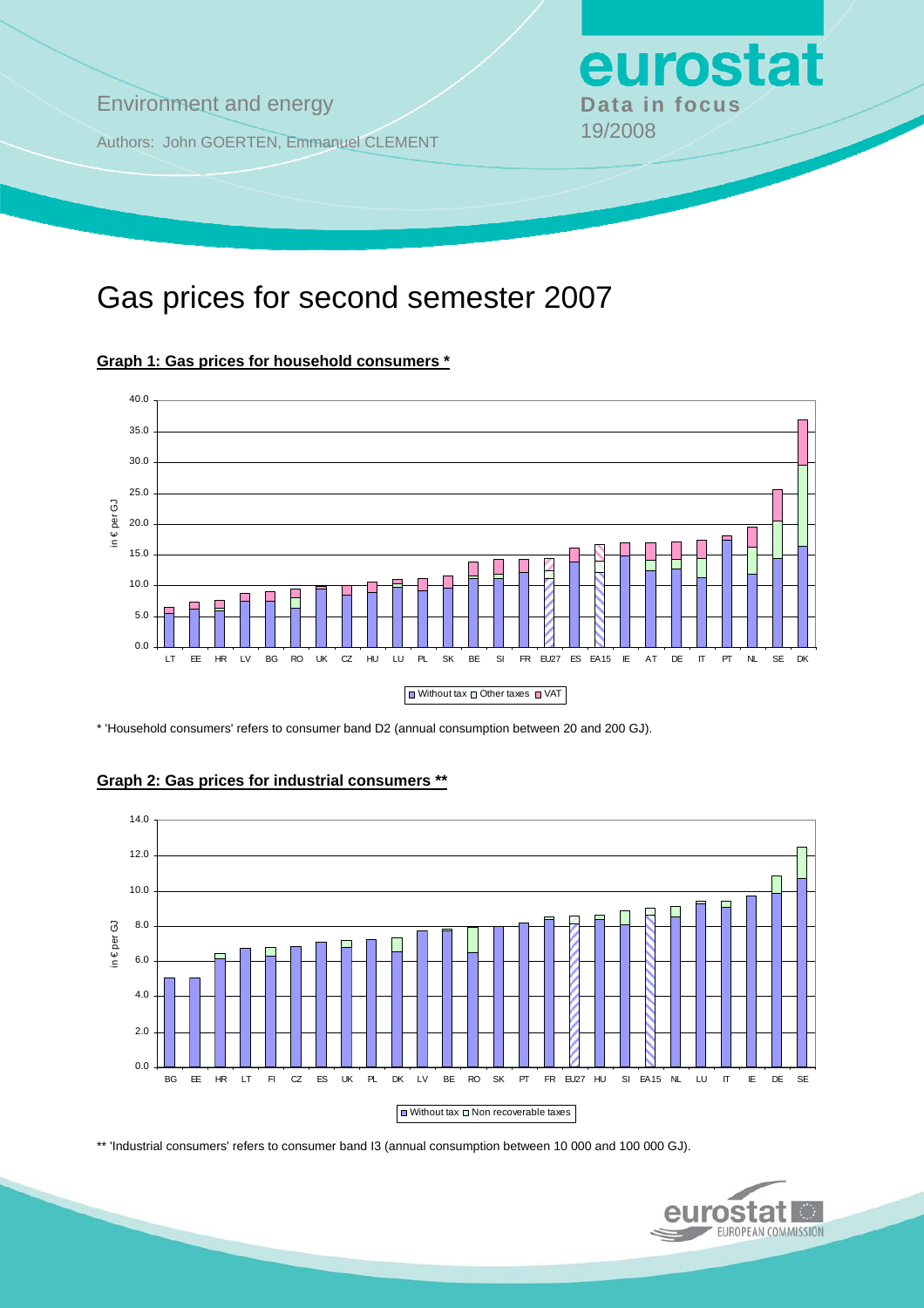|                   | EU27  | <b>EA15</b> | BE        | <b>BG</b> | CZ        | DK        | DE        | EE.   | IE    | ES    | FR        | ΙT    | LV   | LТ   |
|-------------------|-------|-------------|-----------|-----------|-----------|-----------|-----------|-------|-------|-------|-----------|-------|------|------|
| <b>Households</b> | 14.44 | 16.60       | 13.89     | 8.98      | 10.00     | 36.89     | 17.04     | 7.30  | 16.85 | 16.15 | 14.30     | 17.31 | 8.65 | 6.52 |
| Industry          | 8.57  | 9.02        | 7.83      | 5.02      | 6.82      | 7.34      | 10.79     | 5.04  | 9.72  | 7.07  | 8.51      | 9.41  | 7.70 | 6.76 |
|                   | LU    | HU          | <b>NL</b> | AT        | <b>PL</b> | <b>PT</b> | <b>RO</b> | SI    | SK    | FI    | <b>SE</b> | UK    | HR.  |      |
| <b>Households</b> | 10.95 | 10.62       | 19.38     | 16.95     | 11.15     | 18.13     | 9.51      | 14.27 | 11.51 | ÷     | 25.56     | 9.91  | 7.60 |      |
| Industry          | 9.40  | 8.57        | 9.10      | ÷         | 7.22      | 8.20      | 7.89      | 8.86  | 7.94  | 6.80  | 12.49     | 7.17  | 6.42 |      |

**Table 1: Gas prices for household\* and industrial\*\* consumers (in € per GJ)**

### **Table 2: Gas prices for household\* and industrial\*\* consumers (in national currency per GJ for non-euroarea countries)**

|            | BG    | r 7<br>◡∠ | DK    | EЕ    | $\vee$ |       | HU   | ΡI    | RC    | SK  | SE  | UK   | ΗR    |
|------------|-------|-----------|-------|-------|--------|-------|------|-------|-------|-----|-----|------|-------|
| Households | 17.56 | 274       | 275   | 114   | 6.05   | 22.51 | 2679 | 41.51 | 31.75 | 386 | 237 | 6.88 | 55.65 |
| Industry   | 9.81  | 187       | 54.70 | 78.80 | 5.39   | 23.34 | 2163 | 26.87 | 26.36 | 266 | 116 | 4.98 | 46.95 |

### **Table 3: Share of taxes in the prices paid by end-users**

Share of taxes for household\* consumers : Share of taxes for industrial\*\* consumers :

|           | <b>Basic</b><br>price | <b>Other taxes</b><br>(excl. V.A.T) | V.A.T | <b>All Taxes</b> |           | <b>Basic</b><br>price | Non recoverable<br>taxes | Non recoverable<br>taxes |
|-----------|-----------------------|-------------------------------------|-------|------------------|-----------|-----------------------|--------------------------|--------------------------|
|           |                       | in $\epsilon$ per GJ                |       | in $%$           |           |                       | in $\epsilon$ per GJ     | in $%$                   |
| UK        | 9.44                  | 0.00                                | 0.47  | 4.8              | BG        | 5.02                  | 0.00                     | 0.0                      |
| PT        | 17.27                 | 0.00                                | 0.86  | 4.8              | EE        | 5.04                  | 0.00                     | $0.0\,$                  |
| LU        | 9.78                  | 0.55                                | 0.62  | 10.7             | LT        | 6.76                  | 0.00                     | 0.0                      |
| ΙE        | 14.84                 | 0.00                                | 2.01  | 11.9             | CZ        | 6.82                  | 0.00                     | 0.0                      |
| ES        | 13.92                 | 0.00                                | 2.23  | 13.8             | ES        | 7.07                  | 0.00                     | 0.0                      |
| <b>FR</b> | 12.18                 | 0.00                                | 2.12  | 14.8             | PL        | 7.22                  | 0.00                     | 0.0                      |
| LV        | 7.33                  | 0.00                                | 1.32  | 15.2             | LV        | 7.70                  | 0.00                     | 0.0                      |
| LT.       | 5.52                  | 0.00                                | 0.99  | 15.3             | SK        | 7.94                  | 0.00                     | 0.0                      |
| EE        | 6.17                  | 0.00                                | 1.13  | 15.5             | PT        | 8.20                  | 0.00                     | 0.0                      |
| CZ        | 8.40                  | 0.00                                | 1.60  | 16.0             | ΙE        | 9.72                  | 0.00                     | $0.0\,$                  |
| SK        | 9.67                  | 0.00                                | 1.84  | 16.0             | BE        | 7.70                  | 0.13                     | 1.7                      |
| HU        | 8.85                  | 0.00                                | 1.77  | 16.7             | LU        | 9.24                  | 0.16                     | 1.7                      |
| BG        | 7.48                  | 0.00                                | 1.50  | 16.7             | <b>FR</b> | 8.34                  | 0.17                     | 2.0                      |
| PL        | 9.13                  | 0.00                                | 2.01  | 18.0             | HU        | 8.35                  | 0.22                     | 2.6                      |
| BE        | 11.14                 | 0.34                                | 2.41  | 19.8             | IT        | 9.04                  | 0.37                     | 4.0                      |
| <b>HR</b> | 5.93                  | 0.37                                | 1.30  | 22.0             | <b>HR</b> | 6.13                  | 0.28                     | 4.4                      |
| SI        | 11.11                 | 0.78                                | 2.38  | 22.1             | UK        | 6.81                  | 0.37                     | 5.1                      |
| DE        | 12.68                 | 1.64                                | 2.72  | 25.6             | <b>NL</b> | 8.51                  | 0.59                     | 6.5                      |
| AT        | 12.38                 | 1.75                                | 2.82  | 27.0             | FI.       | 6.30                  | 0.50                     | 7.4                      |
| <b>RO</b> | 6.31                  | 1.67                                | 1.52  | 33.6             | DE        | 9.86                  | 0.93                     | $8.6\,$                  |
| IT.       | 11.24                 | 3.19                                | 2.88  | 35.1             | SI.       | 8.07                  | 0.79                     | 8.9                      |
| NL        | 11.94                 | 4.35                                | 3.09  | 38.4             | DK        | 6.50                  | 0.85                     | 11.5                     |
| <b>SE</b> | 14.38                 | 6.07                                | 5.11  | 43.7             | <b>SE</b> | 10.69                 | 1.80                     | 14.4                     |
| DK        | 16.31                 | 13.19                               | 7.38  | 55.8             | RO        | 6.48                  | 1.41                     | 17.9                     |

\* 'Household consumers' refers to consumer band D2 (annual consumption between 20 and 200 GJ) and the prices include all taxes.

\*\* 'Industrial consumers' refers to consumer band I3 (annual consumption between 10 000 and 100 000 GJ) and the prices exclude recoverable taxes and V.A.T.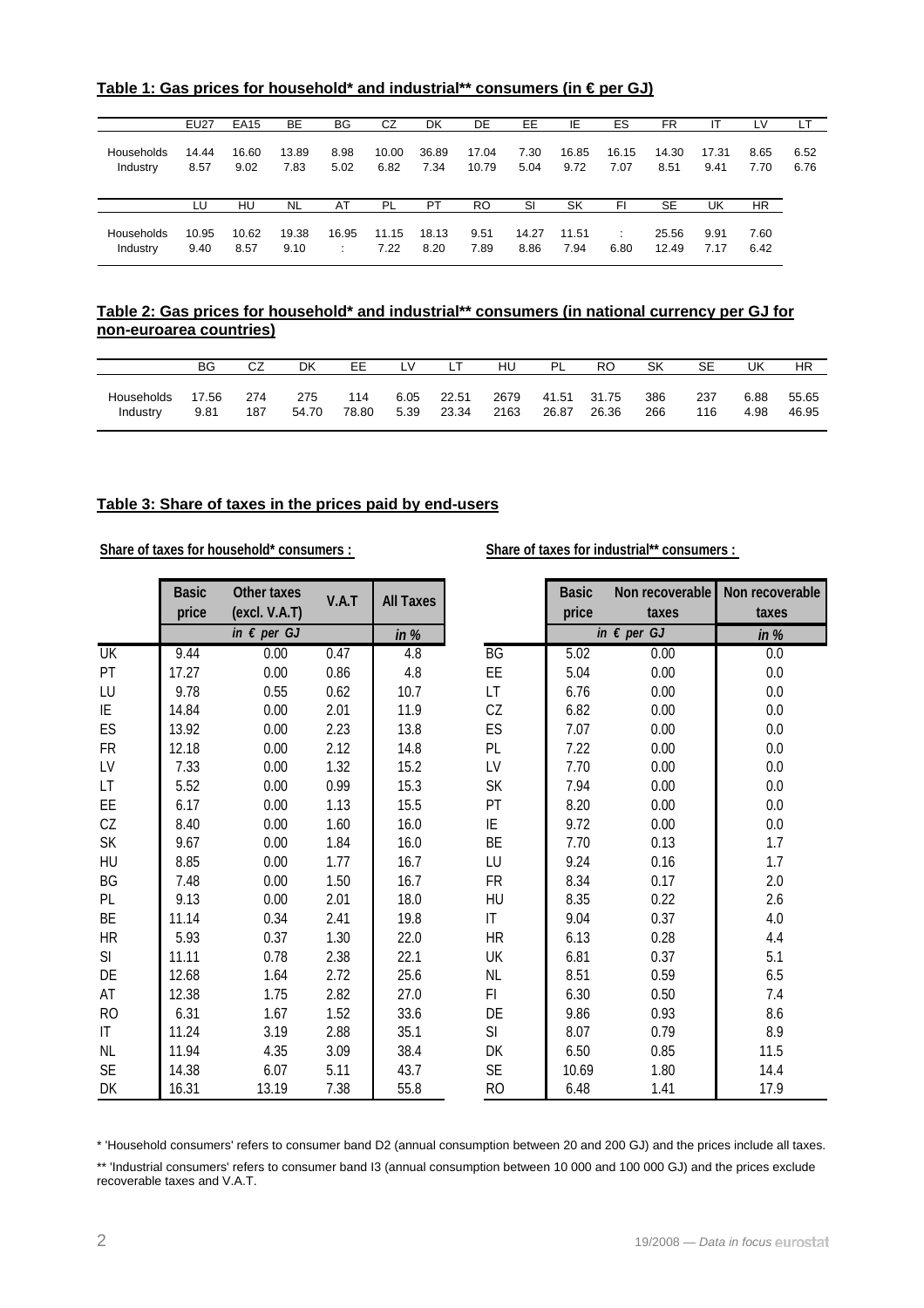

### **Graph 3: Gas prices in purchasing power standards (PPS) for household\* consumers**

| Table 4: Gas prices in purchasing power standards (PPS) for household* consumers |
|----------------------------------------------------------------------------------|
|----------------------------------------------------------------------------------|

|                   | <b>BE</b> | BG.                                                                     | CZ. | DK. | DE EE                                                                      | IE | ES | FR. | IT. | LV. | LT.       |
|-------------------|-----------|-------------------------------------------------------------------------|-----|-----|----------------------------------------------------------------------------|----|----|-----|-----|-----|-----------|
| Households        |           | 13.53 23.25 16.44 27.20 16.55 11.36 13.92 17.35 13.33 16.93 14.82 12.23 |     |     |                                                                            |    |    |     |     |     |           |
|                   |           |                                                                         |     |     |                                                                            |    |    |     |     |     |           |
|                   | LU.       | HU                                                                      |     |     | NL AT PL PT RO SI                                                          |    |    | SK  | -SE | UK. | <b>HR</b> |
| <b>Households</b> | 9.47      |                                                                         |     |     | 17.22  18.63  16.59  18.99  21.32  16.48  19.72  18.63  21.61  9.27  11.98 |    |    |     |     |     |           |

\* 'Household consumers' refers to consumer band D2 (annual consumption between 20 and 200 GJ) and the prices include all taxes.